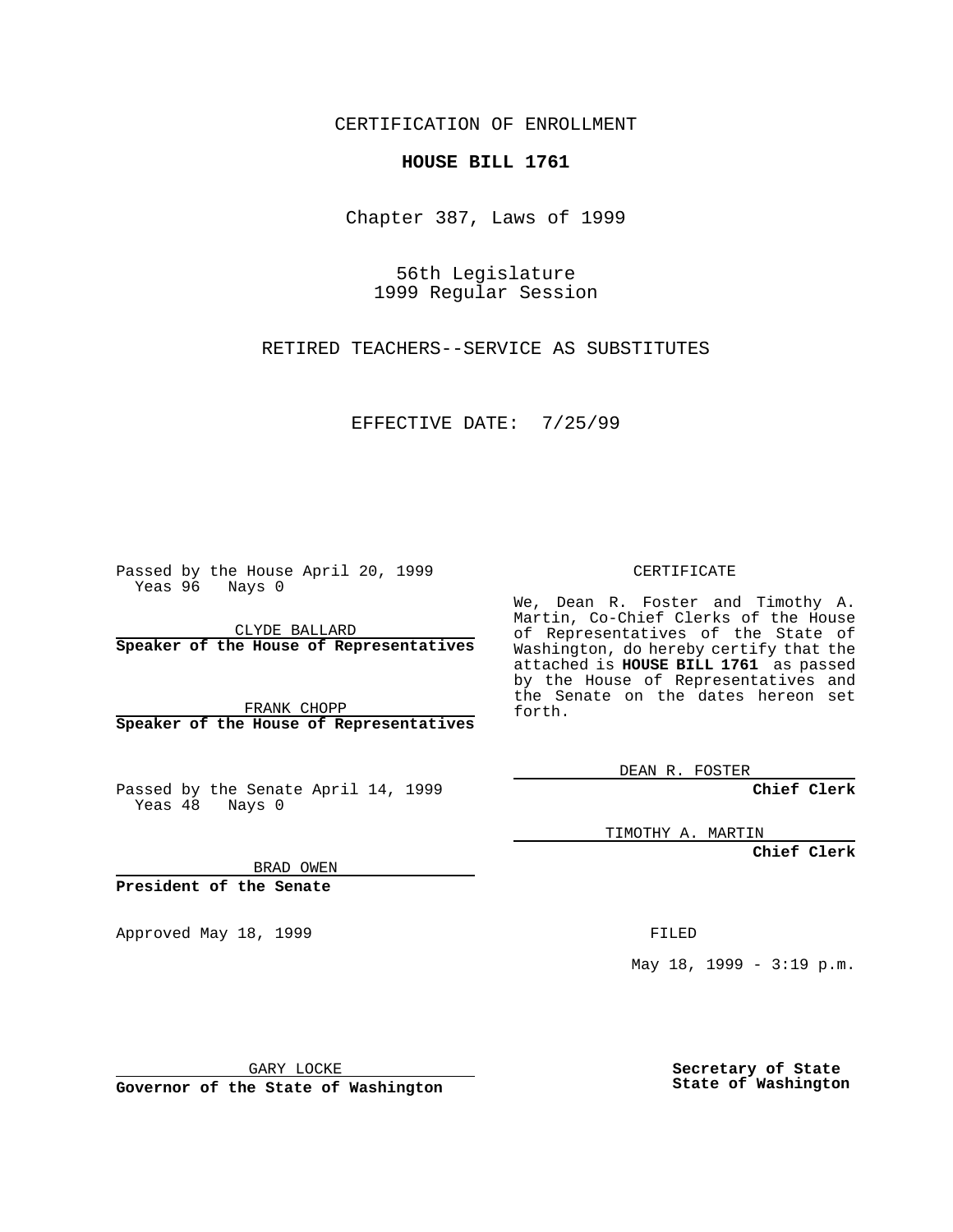## **HOUSE BILL 1761** \_\_\_\_\_\_\_\_\_\_\_\_\_\_\_\_\_\_\_\_\_\_\_\_\_\_\_\_\_\_\_\_\_\_\_\_\_\_\_\_\_\_\_\_\_\_\_

\_\_\_\_\_\_\_\_\_\_\_\_\_\_\_\_\_\_\_\_\_\_\_\_\_\_\_\_\_\_\_\_\_\_\_\_\_\_\_\_\_\_\_\_\_\_\_

## AS AMENDED BY THE SENATE

Passed Legislature - 1999 Regular Session

**State of Washington 56th Legislature 1999 Regular Session By** Representatives Talcott, Carrell, Rockefeller, Wensman, Stensen, Thomas, Fortunato, Mulliken, Haigh, Schoesler, Bush and Esser

Read first time 02/04/1999. Referred to Committee on Education.

 AN ACT Relating to increasing the number of hours that a retired teacher or administrator can serve as a substitute teacher or administrator without a reduction in benefits; and amending RCW 41.32.570.

BE IT ENACTED BY THE LEGISLATURE OF THE STATE OF WASHINGTON:

 **Sec. 1.** RCW 41.32.570 and 1997 c 254 s 5 are each amended to read as follows:

 (1)(a) If a retiree enters employment with an employer sooner than one calendar month after his or her accrual date, the retiree's monthly retirement allowance will be reduced by five and one-half percent for every seven hours worked during that month. This reduction will be applied each month until the retiree remains absent from employment with an employer for one full calendar month.

 (b) The benefit reduction provided in (a) of this subsection will accrue for a maximum of one hundred forty hours per month. Any monthly benefit reduction over one hundred percent will be applied to the benefit the retiree is eligible to receive in subsequent months.

 (2) Any retired teacher or retired administrator who enters service in any public educational institution in Washington state and who has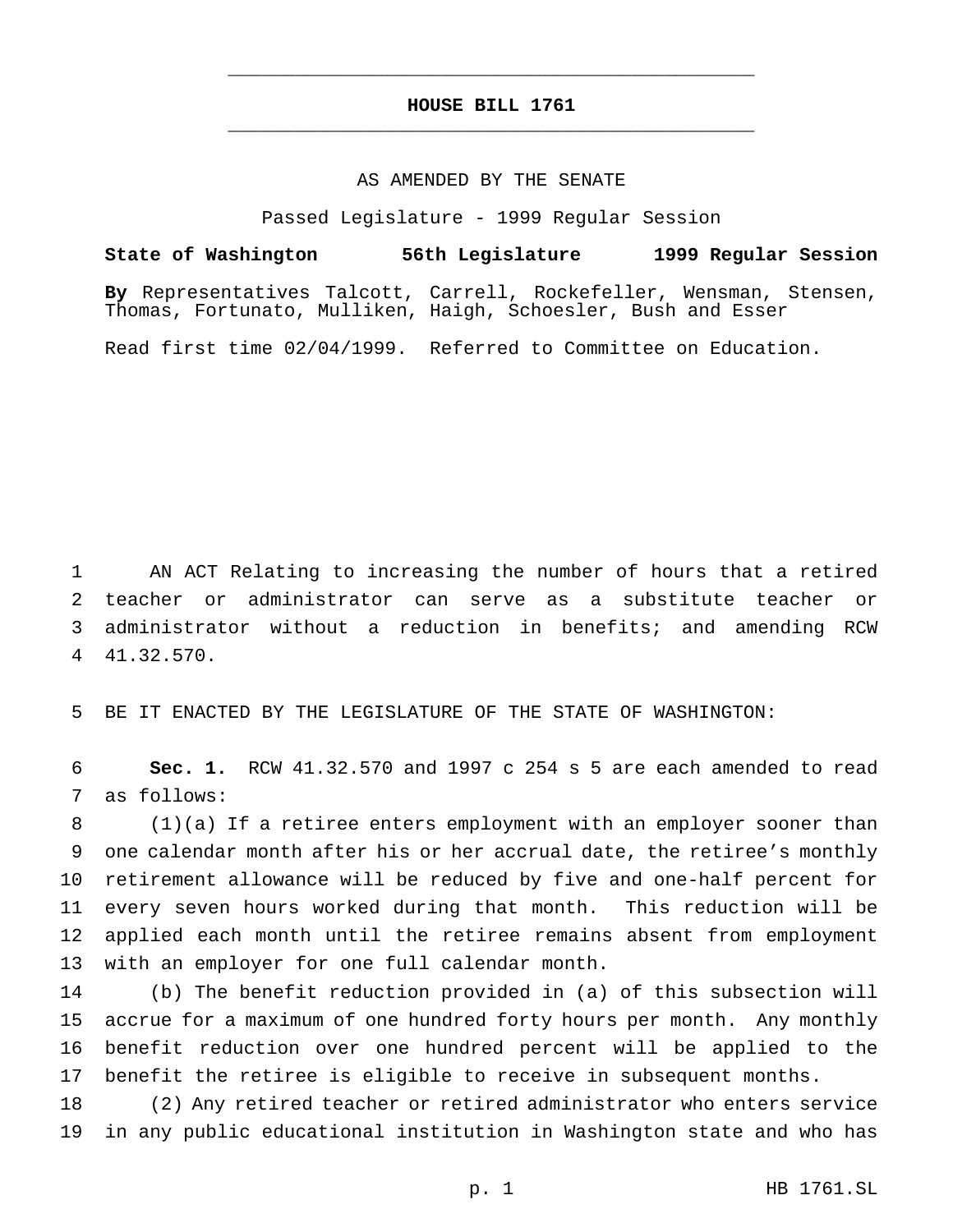satisfied the break in employment requirement of subsection (1) of this section shall cease to receive pension payments while engaged in such service: PROVIDED, That service may be rendered up to five hundred twenty-five hours per school year without reduction of pension.

 (3) In addition to the five hundred twenty-five hours of service permitted under subsection (2) of this section, a retired teacher or retired administrator may also serve only as a substitute teacher for 8 up to an additional ((one hundred five)) three hundred fifteen hours per school year without reduction of pension if:

 (a) A school district, which is not a member of a multidistrict substitute cooperative, determines that it has exhausted or can reasonably anticipate that it will exhaust its list of qualified and available substitutes and the school board of the district adopts a resolution to make its substitute teachers who are retired teachers or 15 retired administrators eligible for the ((additional one hundred five 16 hours of)) extended service once the list of qualified and available substitutes has been exhausted. The resolution by the school district shall state that the services of retired teachers and retired administrators are necessary to address the shortage of qualified and available substitutes. The resolution shall be valid only for the school year in which it is adopted. The district shall forward a copy of the resolution with a list of retired teachers and retired administrators who have been employed as substitute teachers to the department and may notify the retired teachers and retired administrators included on the list of their right to take advantage of the provisions of this subsection; or

 (b) A multidistrict substitute cooperative determines that the school districts have exhausted or can reasonably anticipate that they will exhaust their list of qualified and available substitutes and each of the school boards adopts a resolution to make their substitute teachers who are retired teachers or retired administrators eligible for the extended service once the list of qualified and available substitutes has been exhausted. The resolutions by each of the school districts shall state that the services of retired teachers and retired administrators are necessary to address the shortage of qualified and available substitutes. The resolutions shall be valid only for the school year in which they are adopted. The cooperative shall forward a copy of the resolutions with a list of retired teachers and retired administrators who have been employed as substitute teachers to the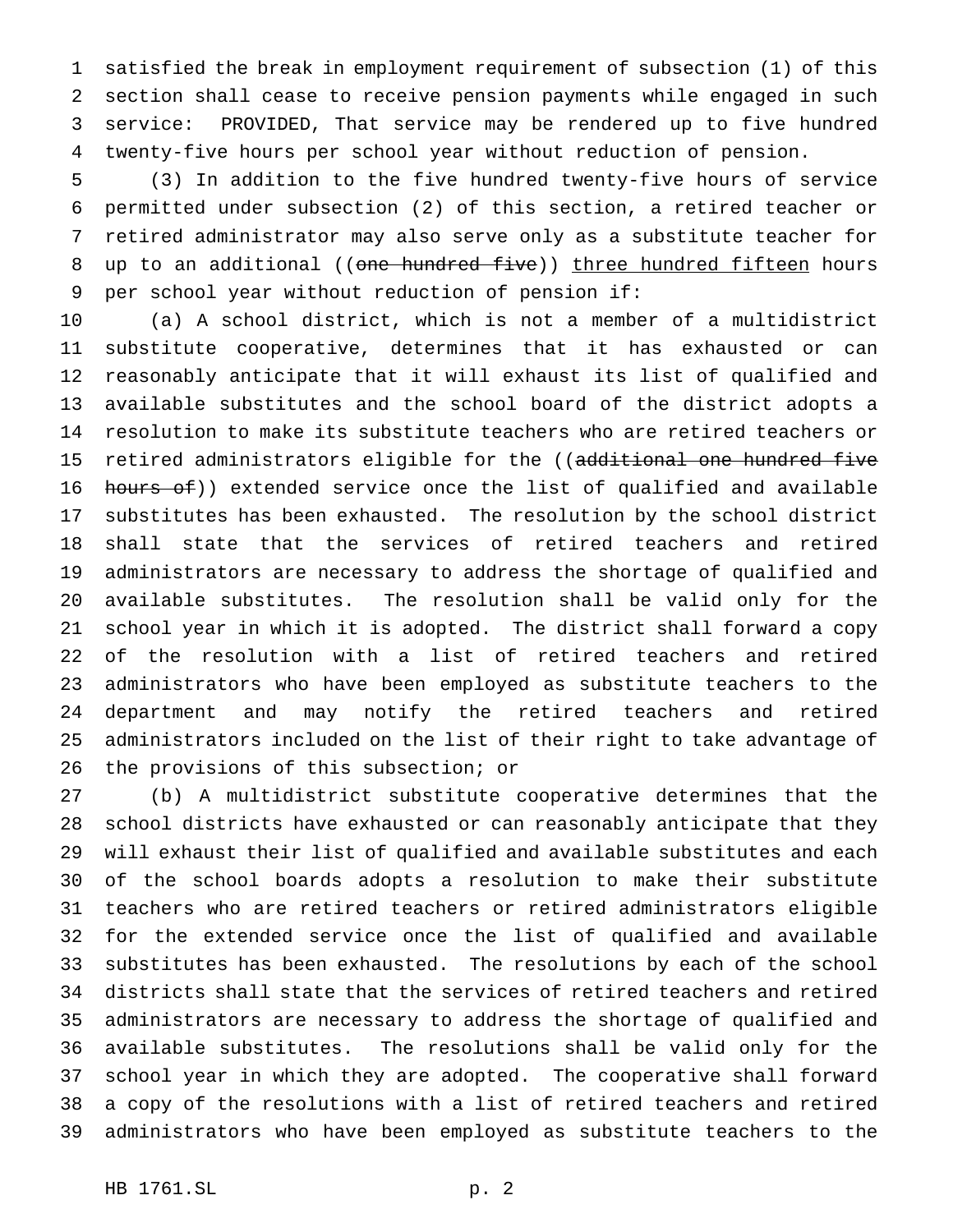department and may notify the retired teachers and retired administrators included on the list of their right to take advantage of the provisions of this subsection.

 (4) In addition to the five hundred twenty-five hours of service permitted under subsection (2) of this section, a retired administrator or retired teacher may also serve as a substitute administrator up to an additional one hundred five hours per school year without reduction of pension if a school district board of directors adopts a resolution declaring that the services of a retired administrator or retired teacher are necessary because it cannot find a replacement administrator to fill a vacancy. The resolution shall be valid only for the school year in which it is adopted. The district shall forward a copy of the resolution with the name of the retired administrator or retired teacher who has been employed as a substitute administrator to 15 the department. ((However, a retired administrator or retired teacher may not serve more than a total of one hundred five additional hours 17 per school year pursuant to subsections (3) and (4) of this section.)) 18 (5) In addition to the five hundred twenty-five hours of service permitted under subsection (2) of this section and the one hundred five hours permitted under subsection (4) of this section, a retired principal may also serve as a substitute principal up to an additional two hundred ten hours per school year without a reduction of pension if 23 a school district board of directors adopts a resolution declaring that 24 the services of a retired principal are necessary because it cannot 25 find a replacement principal to fill a vacancy. The resolution shall 26 be valid only for the school year in which it is adopted. The district 27 shall forward a copy of the resolution with the name of the retired principal who has been employed as a substitute principal to the

29 department.

 (6) Subsection (2) of this section shall apply to all persons governed by the provisions of plan I, regardless of the date of their retirement, but shall apply only to benefits payable after June 11, 1986.

 (( $(6)$ ))  $(7)$  Subsection (3) of this section shall apply to all persons governed by the provisions of plan I, regardless of the date of their retirement, but shall only apply to benefits payable after September 1, 1994.